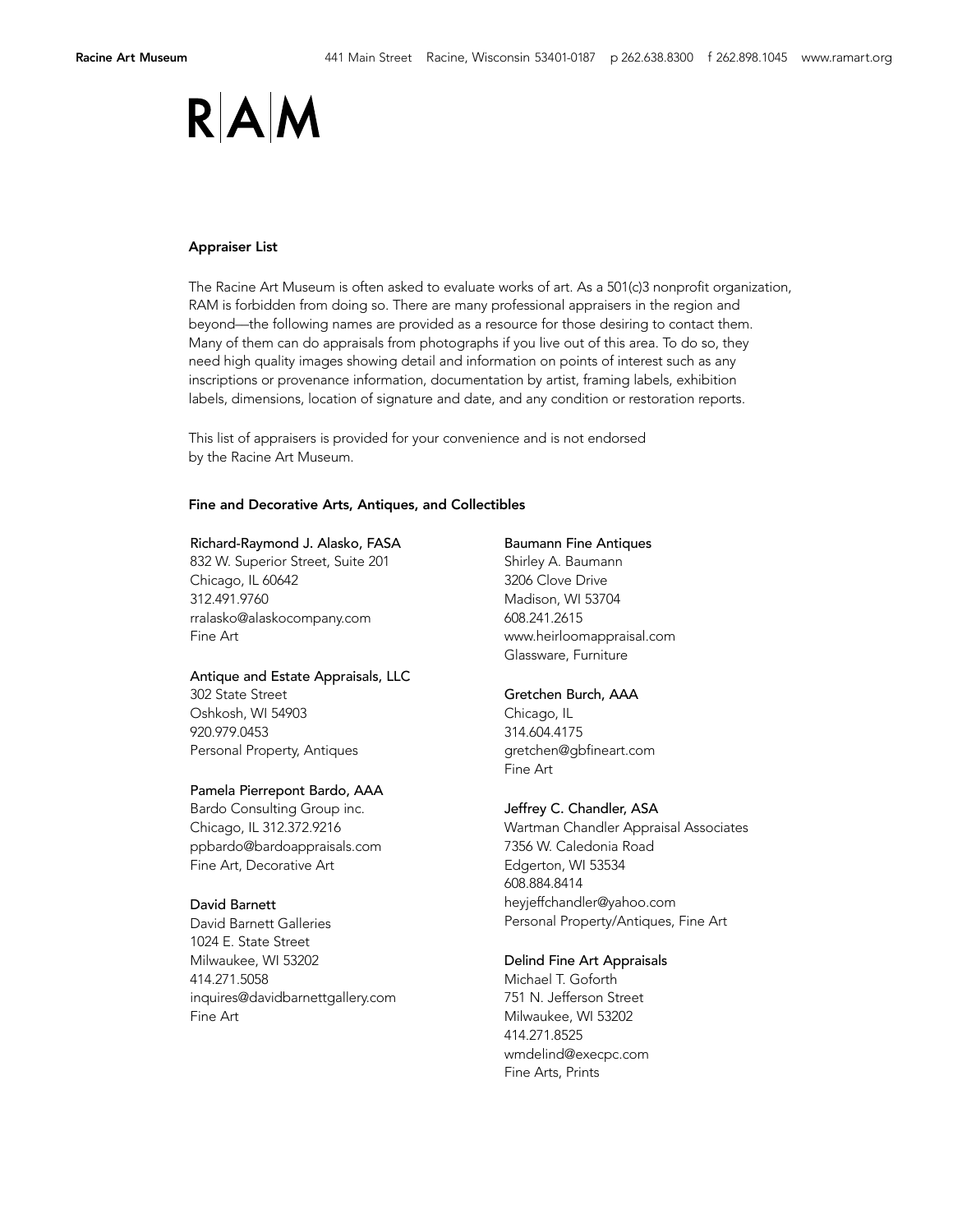# $R|A|M$

## Hindman Appraisals and Valuations

1338 W. Lake Street Chicago, IL 60607 312.280.1212 Tim Luke, Director timluke@hindmanappraisals.com Mike Intihar, Senior Specialist mikeintihara@hindmanappraisals.com Nneka Dunham, Manager nnekadunham@hindmanappraisals.com

## Janet's Antiques

Elizabeth Jane Barber 3800 University Avenue Madison, WI 53705 608.238.3300 info@janetantiques.com Silver, China, Glassware

## Asian and Specialty Art

## Shabahang and Sons Persian Carpets, Ltd

601 E. Ogden Avenue Milwaukee, WI 53202 414.347.1300 info@shabahangorientalrugs.com Oriental Rugs

## Books

John Angelous 7414 Portland Avenue Wauwatosa, WI 53213 414.475.1487

## Contemporary Art and Craft

Leatrice Eagle 240.997.0023 eaglel@leagleart.com

## Hammer Gallery

Carl Hammer 740 N. Wells Street Chicago, IL 60654 312.266.8512 info@carlhammergallery.com Folk and Outsider Art, Self-taught, 20th Century

## Barbara K. Levin, ASA Chicago, IL

312.951.8313 barbaralevinllc@yahoo.com Fine Art

## William J. Wartman, ASA

Wartman Chandler Appraisal Associates 7356 W. Caledonia Road, RT 2, Box 266 Edgerton, WI 53534 608.884.8414 Personal Property, Antiques, Residential Contents, General

## Jennifer M. Wood, ASA

Milwaukee, WI 310.633.1736 jenniferwoodart@outlook.com

## Ned Turner

1825 E. Beverly Road Shorewood, WI 53211 414.961.2451 nedmturner2@sbcglobal.net Oriental Rugs, Textiles

## Michael Hatcher

2521 N. Downer Avenue Milwaukee, WI 53211 414.962.2756

## Peter Held Appraisals & Associates

966 N. Bradley Drive Chandler, AZ 85226 480.242.5302 peterheldappraisals@gmail.com Ceramics Only

## Colleen Pemberton

10743 N. Essex Court Mequon, WI 53092 262.241.8290 cpem@wi.rr.com